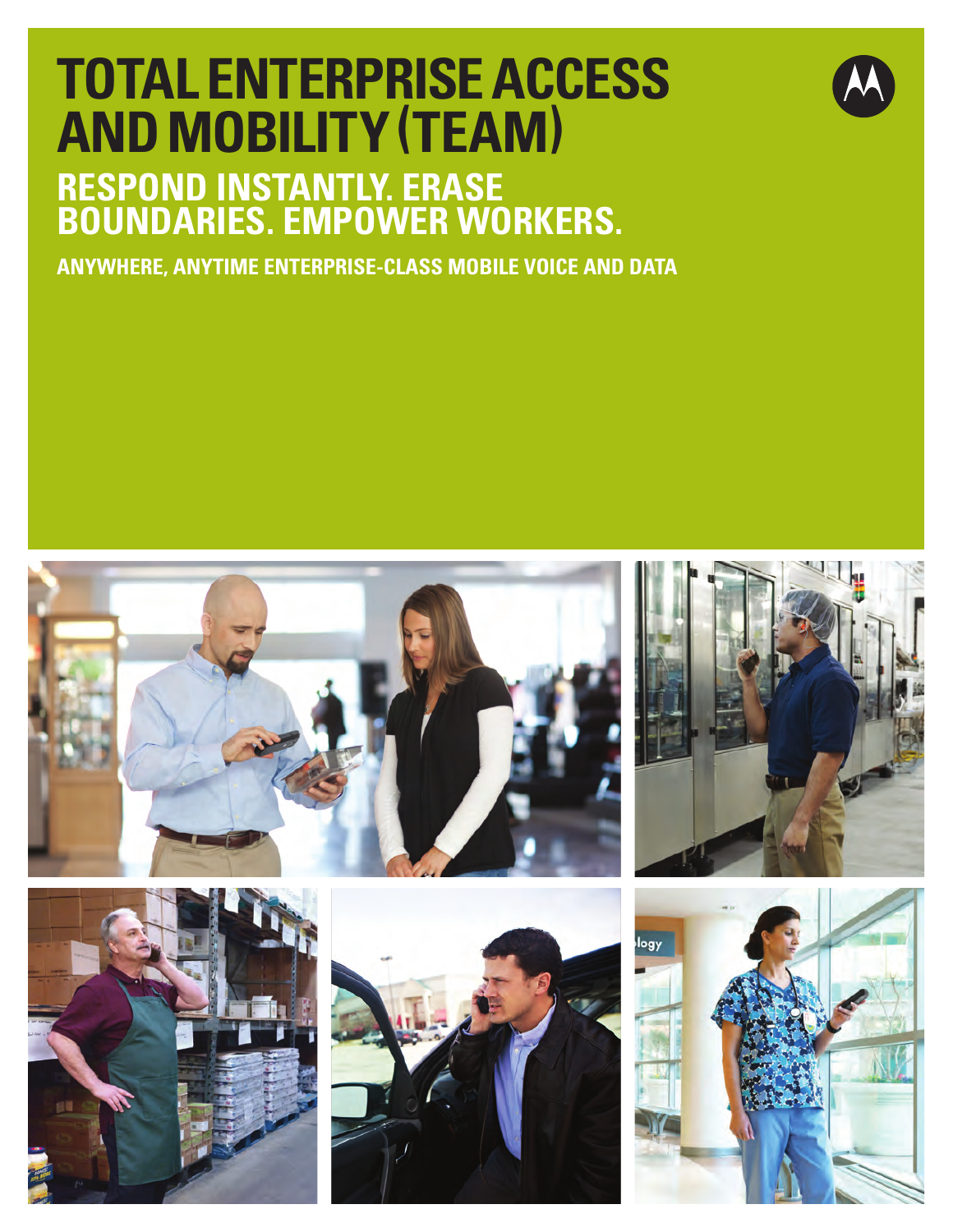# **All the right voice and data services**

With Motorola's TEAM solution, you can give your employees anywhere, anytime access to the key mobile business services they need to work smarter...and more efficiently:

## **PBX-based telephony**

Extend deskphone services to your mobile workers

# **Enterprise grade push-to-talk (PTT) services**

Enable private (one-to-one) and group (one-to-many) calls; define up to 255 dispatch groups to reach entire departments and specific teams at the press of a button

## **Corporate email, calendar, address book and other personal information management (PIM) applications**

Keep workers in touch and on top of schedules, task lists and more

# **Text messaging services**

Enable fast, effective communications between workers within the WLAN

## **Internet and intranet access**

Provide easy access to web-based applications and information as needed throughout the business day

# **Line of business applications**

Provide instant access to business-critical server-based applications, allowing workers to view customer data, place orders, check inventory and more wherever they happen to be

# **Fixed Mobile Convergence (FMC) Services**

Connect workers inside and outside the four walls by extending PBX-based telephony and PTT services over the cellular network to select third party smartphones

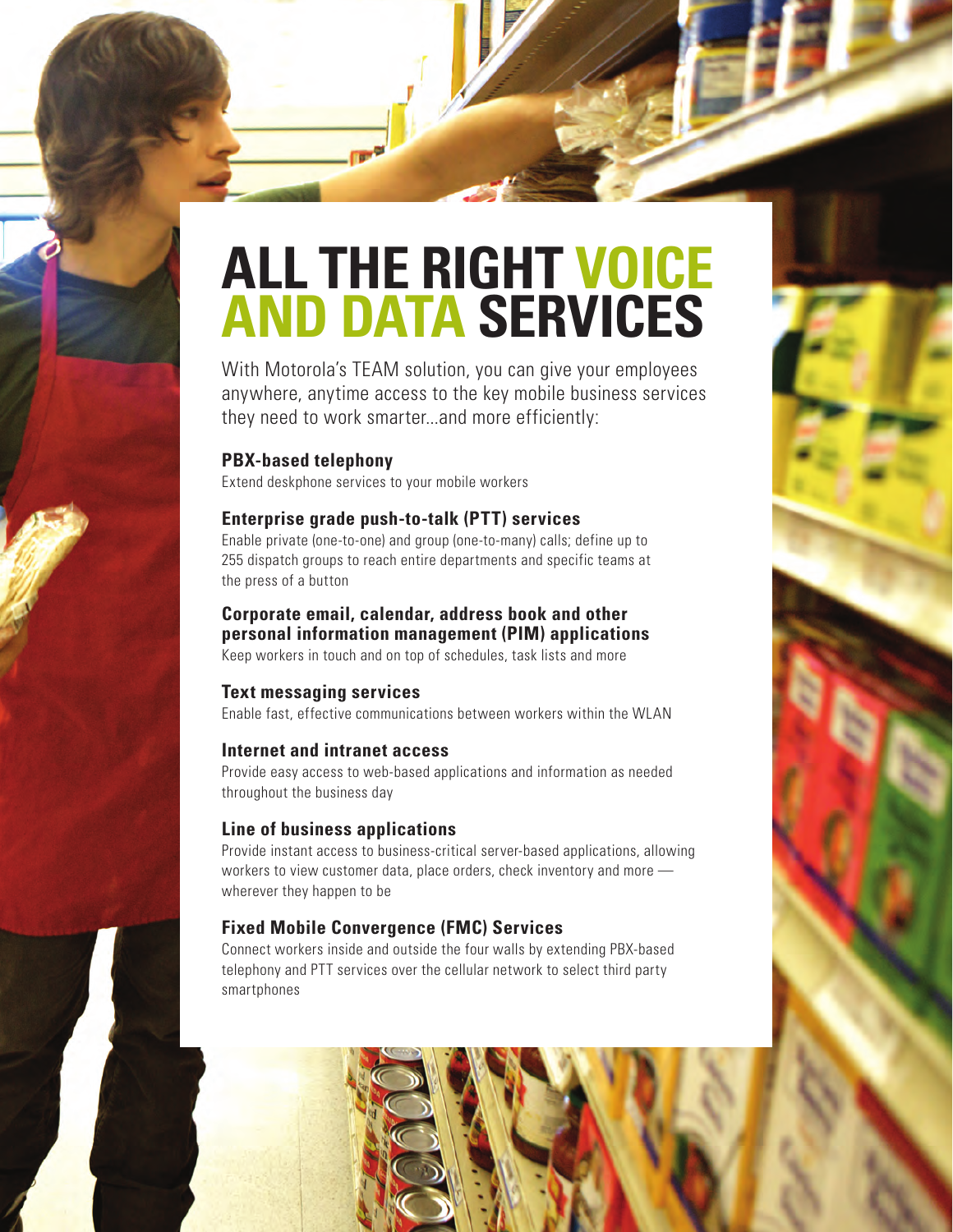# **TEAM VoWL AN Sma rtphones (EW P) A comp lete pocketab le mobile off ice**



Give your workers a single pocketable device for all communication needs inside the Enterprise with Motorola's TEAM VoWLAN smartphones. The EWP2100 semirugged VoWLAN smartphone is built to endure the demands of everyday use in the enterprise, offering sealing against moisture and dust, a rigorous 4 ft./1.2 m drop specification that meets military standards (MIL-STD 810F) and a keypad that can be wiped clean.

The EWP3100 starts with the same durability as the EWP2100 and adds two new features. An integrated camera enables 1D/2D light-duty bar code scanning. And BioCote® antimicrobial product protection inhibits the growth of mildew on the surface — ideal in retail, healthcare and businesses where a common pool of devices is shared.

# **Empower workers inside and outside the enterprise with next generation mobility**

With Motorola's TEAM solution, workers inside and outside your facility have instant access to the people and information they need to be more productive, collaborative and responsive. Inside your four walls, workers enjoy mobile access to toll-quality PBX telephony, enterprise-grade push-to-talk (PTT) and text messaging over the WLAN. And workers who need to move outside the enterprise can access PBX telephony and PTT services over the cellular network.

The result? Your workforce is always available to customers, co-workers and supervisors, no matter where they are — able to be their best in the moments that matter. Your customers get the kind of service that drives loyalty and sales up. And business efficiency and sales rise — along with your profitability.

#### **A single integrated COMMUNICATIONS PLATFORM for all your mobile users and all your mobile devices**

The TEAM solution overlays onto your existing technology architecture, allowing the easy extension of TEAM services over the WLAN as well as the cellular and two-way radio networks. The result is a single common platform that enables voice and data services on and between different mobile devices connected to different networks. With our TEAM solution, everyone on your team is connected — to each other, to supervisors, to customers and to your business data — enabling a new level of collaboration for a sharper competitive advantage. And not only are your workers connected, they are connected with a single device. Life for users is simplified, and the cost and complexity of mobility is reduced.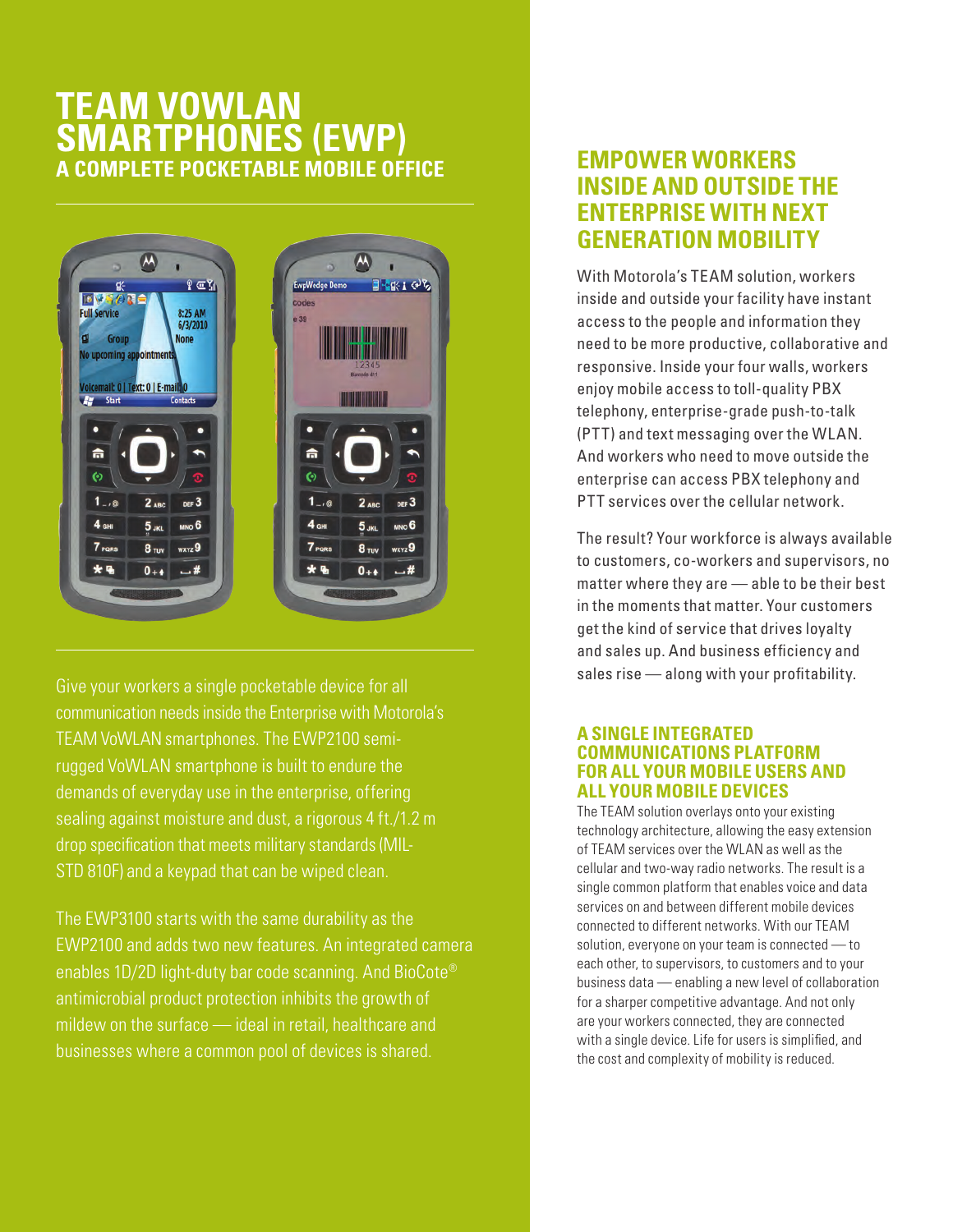#### **choose the right device for the job**

Inside the four walls, workers can use a variety of Motorola devices — including TEAM VoWLAN Smartphones, Motorola mobile computers and select third party smartphones such as the iPhone and Droid. And when the job takes workers beyond the walls of your facility, cellular network support enables seamless delivery of TEAM FMC services (PBX Telephony and PTT) to select third party smartphones.

#### **Activate the services you want, when you want**

Our TEAM solution offers the maximum in flexibility. Start with one or all of the available services, and easily add services to meet new business needs. Services are delivered through the TEAM Base System, a hardware appliance with system software, and include:

#### **PBX Telephony**

Give workers a mobile deskphone they can put in their pocket by extending your PBX capabilities to TEAMcompatible devices. Workers enjoy on-the-move toll quality voice, the simplicity of one phone number reach and the same productivity-enhancing PBX features found on your deskphones — such as abbreviated dialing, call forwarding, call transfer and conference calling. The result? Your workers get all of the features of a deskphone, without the limitations of a wired phone.

#### **Enterprise Grade Push-to-Talk (PTT )**

Do some of your workers need instant walkie-talkie style communications? With the TEAM solution, your workers get unmatched, rich PTT services. Users can immediately reach an individual, a team, a department or your entire organization at the press of a button, able to immediately resolve any issue, on the spot.

#### **Text Messaging**

Text messaging between workers inside the business improves collaboration and accountability. Workers can send messages that might not be appropriate for walkietalkie style calls — especially in healthcare, where patient privacy is a requirement. Supervisors can send task lists, and workers can send a written acknowledgement as each task is completed, providing a written audit trail.

#### **Interoperability**

The TEAM solution gives you the power to connect your entire team — even if they use different devices on completely different networks:

*TEAM Express*: This software client enables instant, simple push-to-talk communications between TEAM devices and your Motorola mobile computers. Workers have the device they need for the job, but can still stay in touch.

#### *Two-way radio integration (Radio Link*

*Solution – RLS)*: Enable push-to-talk communications between your two-way radios and TEAM-enabled devices. With the addition of Motorola's TEAM RLS, your two-way radios become more powerful, able to reach beyond the two-way radio network.

#### **Fixed Mobile Convergence (FMC)**

With FMC, you can easily extend TEAM services to new devices over new networks. The TEAM Phone client allows you to extend the complete set of TEAM services to select Wi-Fi third-party smartphones, such as the Apple iPhone and Motorola Droid. And when workers travel beyond the reach of your WLAN, you can continue to deliver PBX telephone and PTT on dual mode devices via the cellular network. The result? A truly seamless connection between workers inside and outside the four walls — even if workers are carrying different types of devices that are operating on completely different networks.

#### **Scalab le for any size business**

No matter how large or small your business is now or how it might grow in the future, our TEAM solution can meet your needs. The system can easily scale up to support as many as 4,500 users.

#### **Enterprise-class performa nce, SECURITY AND MANAGEMENT**

When you choose the TEAM solution, you can expect the superior performance that has made Motorola a leader in mobility solutions. Highly efficient speech codec processing and advanced algorithms prioritize voice packets on the WLAN to address jitter, latency and packet delay, so your users experience true tollquality mobile voice on every type of call. In addition to support for all the latest encryption and authentication standards, the TEAM solution also encrypts all voice packets as they travel over the air, providing an extra layer of security for all your voice calls. And a single central point of control allows IT to easily and remotely manage all TEAM-based voice and data services.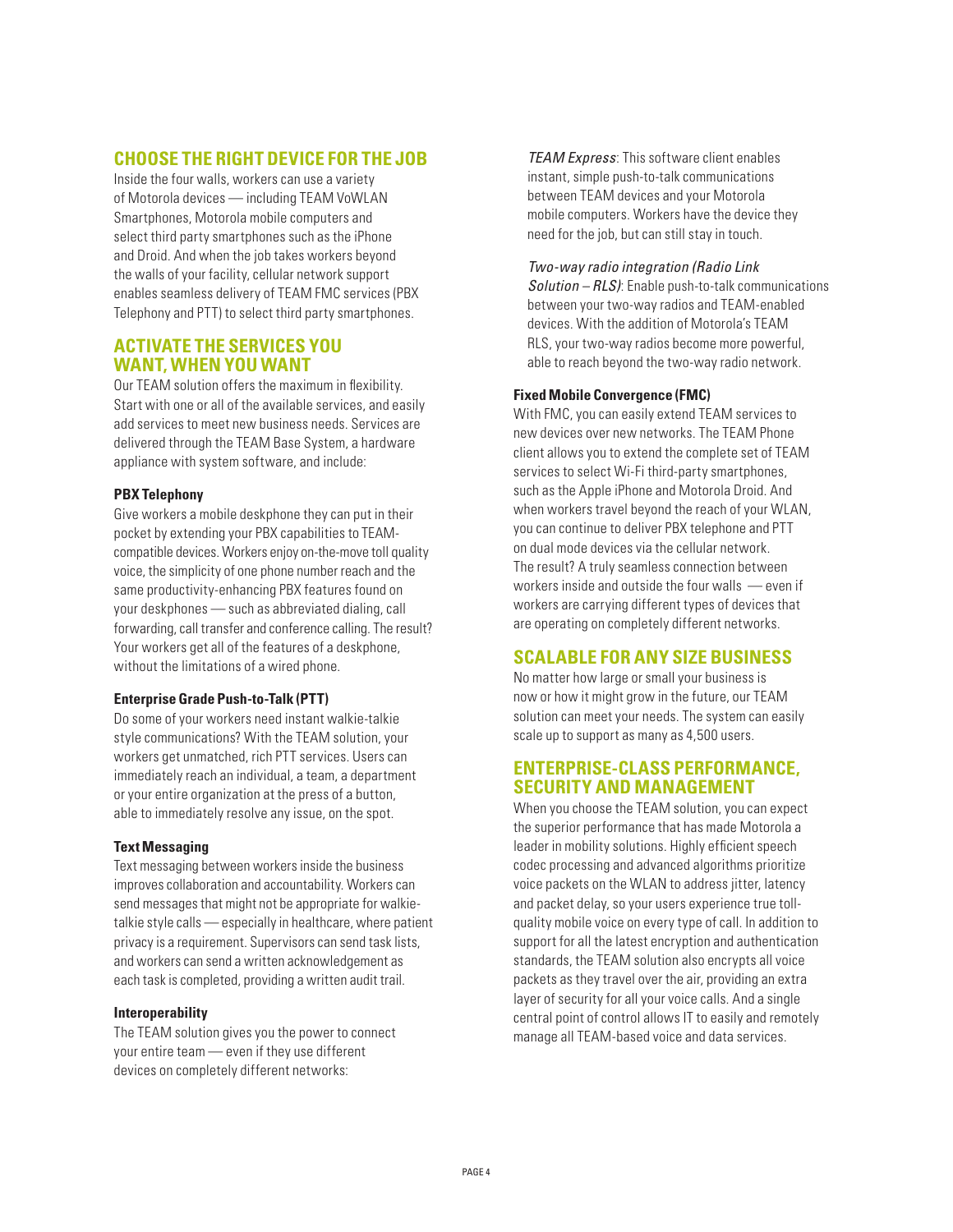#### **Get the most out of your workforce — and your existing technology investments**

With the TEAM solution, your workforce achieves peak productivity, allowing you to realize maximum utilization of one of your most valuable assets — your workforce. In addition, by unifying multiple point solutions into a single mobility architecture, there are fewer devices to purchase and manage, reducing capital and operational expenses. Centralized administration and management of your entire mobility solution further reduces operational costs. And the ability to utilize your existing PBX and WLAN improves the return on investment (ROI) and total cost of ownership (TCO) for your current technology investments.

### **World-class services to**  *COMPLETE THE TEAM SOLUTION*

Get the superior uptime you need to get the most value from your Motorola TEAM solution with Motorola Enterprise Mobility Services. Our pre- and post-sales services will help you get and keep your TEAM solution up and running at peak performance, every minute of every day. Our Advanced Services experts help reduce implementation time and minimize potential integration issues, while seamless integration with our Customer Services team keeps all elements of the solution working at peak performance levels. Backed by proven processes and technology and industry expertise, you can count on Motorola Enterprise Mobility Services to deliver true end-to-end support for your TEAM solution.

To find out how you can empower your team with our TEAM solution, please visit us on the web at www.motorolasolutions.com/TEAM, contact your local Motorola TEAM authorized partner or access our global directory at www.motorola. com/enterprisemobility/contactus

# **Robust mobile communications**

When you choose Motorola's TEAM solution to deliver mobile voice and data to workers inside your facility, you get the most comprehensive and flexible communication solution available today.

Technology advantages include:

# **A flexible mobility architecture**

Easily integrate as a non-intrusive overlay with your existing IT infrastructure (including the WLAN and PBX) to create a single common platform for the delivery of integrated voice and data services

# **Toll-quality voice**

Provides a superior voice experience — give your workers all the convenience of mobile voice with the same performance and quality of traditional wired landline service

# **Enterprise-class security**

Supports all of today's best-in-class WLAN standards; encrypts voice packets to provide extra protection for all voice traffic

# **SUPERIOR SCALABILITY**

Easily add devices and calling capacity as needed

# **A STRAIGHTFORWARD EXPANSION PATH**

Easily add new TEAM features, such as FMC, as they become available, allowing the TEAM solution to meet your needs today and in the future

# **Windows Mobile® 6.5**

Provides the standards-based, open, and extensible platform required to enable robust multi-vendor business applications on-demand, right on your TEAM EWP devices